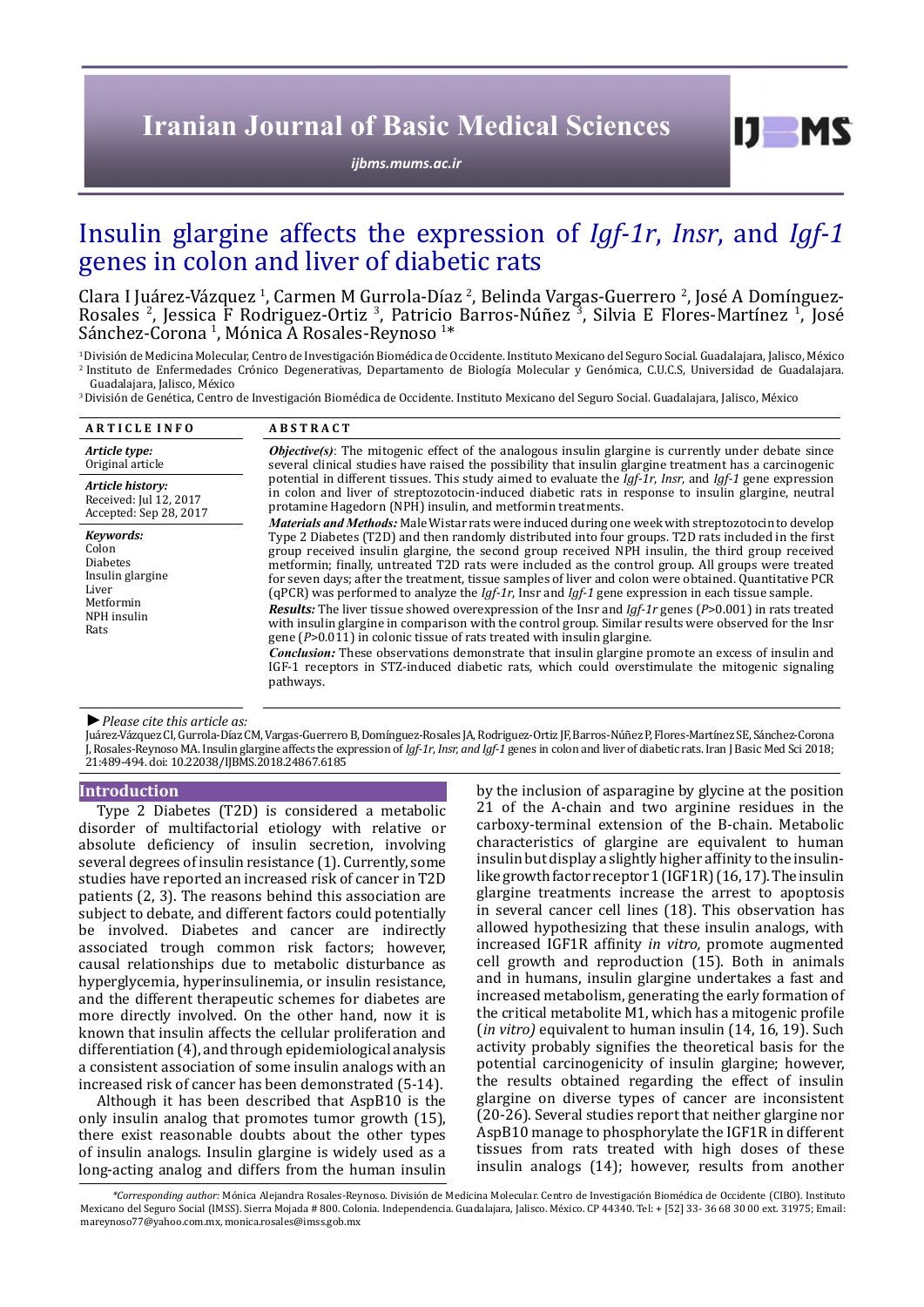study showed that treatment with AspB10 resulted in higher phosphorylation levels and significantly longer phosphorylation duration of insulin receptor (IR) and protein kinase B (Akt) in several tissues, in comparison with human or glargine insulins, supporting the idea that AspB10 promotes tumorigenesis via persistent stimulation of the IR (27).

Insulin and IGF receptors are part of the superfamily of tyrosine kinase receptors, which shows an extensive structural homology. Both IGF-1Rs and insulin receptors (IRs) are dimeric molecules containing two ligand-binding extracellular alpha subunits and two transmembrane beta subunits in which the tyrosine kinase domain is included. When ligands bind to the receptor, transphosphorylation of kinase domains triggers the metabolic and mitogenic signaling pathways (14, 28, 29). Insulin-like growth factor-1 (IGF-1) is widely distributed in animal cells and exhibits multiple activities such as metabolism regulation, improvement of growth, and expansion of cells and tissues (30).

In this study, we evaluated the expression of the *Igf-1r, Insr,* and *Igf-1* genes in colon and liver of streptozotocininduced diabetic rats in response to insulin glargine, NPH insulin, and metformin treatment.

# **Materials and Methods**

Healthy Wistar rats were obtained from the Bioterium of University Center for Health Science at the University of Guadalajara, in Guadalajara, Mexico. The experimental animals were preserved under standard laboratory conditions (temperature  $24 \pm 2$  °C; humidity  $50 \pm 5\%$ , and 12-hr/12-hr light-dark cycles); they were fed *ad libitum* a standard rodent diet (Purina LabDiet® 5001). Male Wistar rats (200–250 g) were grouped and housed in separate stainless-steel cages under a controlled environment. Animal usage protocols and study procedures were strictly based on the Mexican Official Standard (NOM-062-ZOO-1999) for laboratory animal care and management. This study was approved by the Scientific and Ethics Committee 1305 (R-2008-1305- 6) of the West Biomedical Research Center, Instituto Mexicano del Seguro Social (IMSS), Guadalajara, Mexico, and conducted respecting national and international ethical standards.

# *Experimental induction of T2D*

Before diabetic induction, Wistar rats fasted for 8 hr. T2D induction method was based on a protocol previously described (31-33). Animals were injected intraperitoneally with a and single dose of streptozotocin (STZ, 65 mg/kg; Sigma, St. Louis, MO, USA) diluted in citrate buffer (10 mmol/l sodium citrate, pH 4.5) (34). Glucose levels were monitored after 48 hr of STZ induction to verify the development of T2D in rats. Only rats showing blood glucose values of ≥200 mg/dl were included (35, 36). 40% of STZ-induced T2D rats died during the first post-induction week. Surviving T2D rats were randomly distributed into four groups, with five rats in each one.

# *Experimental groups*

Rats from first group (MET group) were treated with metformin (300 mg/kg, dissolved in saline at 0.9%) (37); the second group (GLAR group) with insulin glargine (2 IU), and the third group (NPH group) with neutral protamine Hagedorn (NPH) insulin (2 IU). Both glargine and NPH insulin doses were standardized separately, and the final doses were the half of those previously described by Stammberger *et al* (38). T2D rats received one dose per day during seven days of metformin (oral administration) or insulin NPH/ glargine (subcutaneous administration). The control group consisted of streptozotocin-induced T2D rats and received only the usual saline solution, 0.90% w/v NaCl. Blood glucose was monitored from the firstto the seventh day to safeguard glycemic decompensation in animals.

## *Glucose levels in diabetic and controls rats*

In addition to daily glucose measurements, pretreatment (as a reference value) and final (the day of the sacrifice) glucose determinations were achieved in all rats. For a more accurate estimation, blood samples were collected in dry centrifuge tubes from the retroorbital venous plexus of anesthetized rats (ether), which were fasted overnight.

Serum was separated by centrifugation at 3000 rpm for 15 min at 4  $\degree$ C and immediately used for glucose level determination by the glucose oxidase-peroxidase enzymatic method (BioSystems, Spain) in a semiquantitative spectrophotometer (BTS-330, BioSystems, Spain), following the manufacturer's instructions. Remaining serum was stored at -70 ºC. On the other hand, on the day of the sacrifice, tissue samples (liver and colon) were obtained for gene expression analysis.

## *RNA isolation, reverse transcription and gene expression*

Total RNA was obtained from liver and colon tissues (nearly 30 mg) using the TOTALLY RNA<sup>TM</sup> Kit (Ambion® Applied Biosystems). Isolated RNA (5 μg) was converted into cDNA using *SuperScript<sup>TM</sup> III First-Strand Synthesis SuperMix for RT-PCR Kit* (Invitrogen™, Life Technologies); both procedures were performed according to the manufacturer´s instructions. *Igf-1r, Insr,* and *Igf-1* gene expression was realized by real-time PCR using Light Cycler<sup>®</sup>FastStart DNA MasterPlus SYBR Green I Kit (Roche, Germany). Design of primers was done using Oligo 6 analyzer software. *Actb* was used as a housekeeping gene. Triplicate amplification reactions were performed in a 2.0 Light Cycler® (Roche, Germany), under the following cycling conditions: *Actb* **gene**: 95 ° C for 10 min and 40 cycles of 95 ° C for 10 sec, 60 ° C for 10 sec, and 72 ° C for 9 sec. Forward primer: 5´-TAC CAC TGG CAT TGT GAT GG-3´and reverse primer: 5´-AGG GCA ACA TAG CAC AGC TT-3´. *Insr* **gene**: 95 ° C for 10 min and 40 cycles of 95 ° C for 10 sec, 59 ° C for 10 sec, and 72 ° C for 11 sec. Forward primer 5`-TCT TCG AGA ACG GAT CGA GT-3`and reverse primer 5'-CAC AAA CTT CTT GGC GTT CA-3`. *Igf-1* **gene**: 95 ° C for 10 min and 40 cycles of 95 ° C for 10 sec, 59 ° C for 10 sec, and 72 ° C for 14 sec. Forward primer 5´-AAC CTG CAA AAC ATC GGA AC-3´and reverse primer 5´-GCA GCC AAA ATT CAG AGA GG-3´. *Igf-1r*  **gene**: 95 ° C for 10 min and 40 cycles of 95 ° C for 10 sec, 60 ° C for 10 sec, and 72 ° C for 10 sec. Forward primer 5´- GAC AGT GAA TGA GGC TGC AA-3´and reverse primer 5´- CCA GCC ATC TGG ATC ATC TT-3´. As a negative control, sterile water rather than cDNA was used. The crossing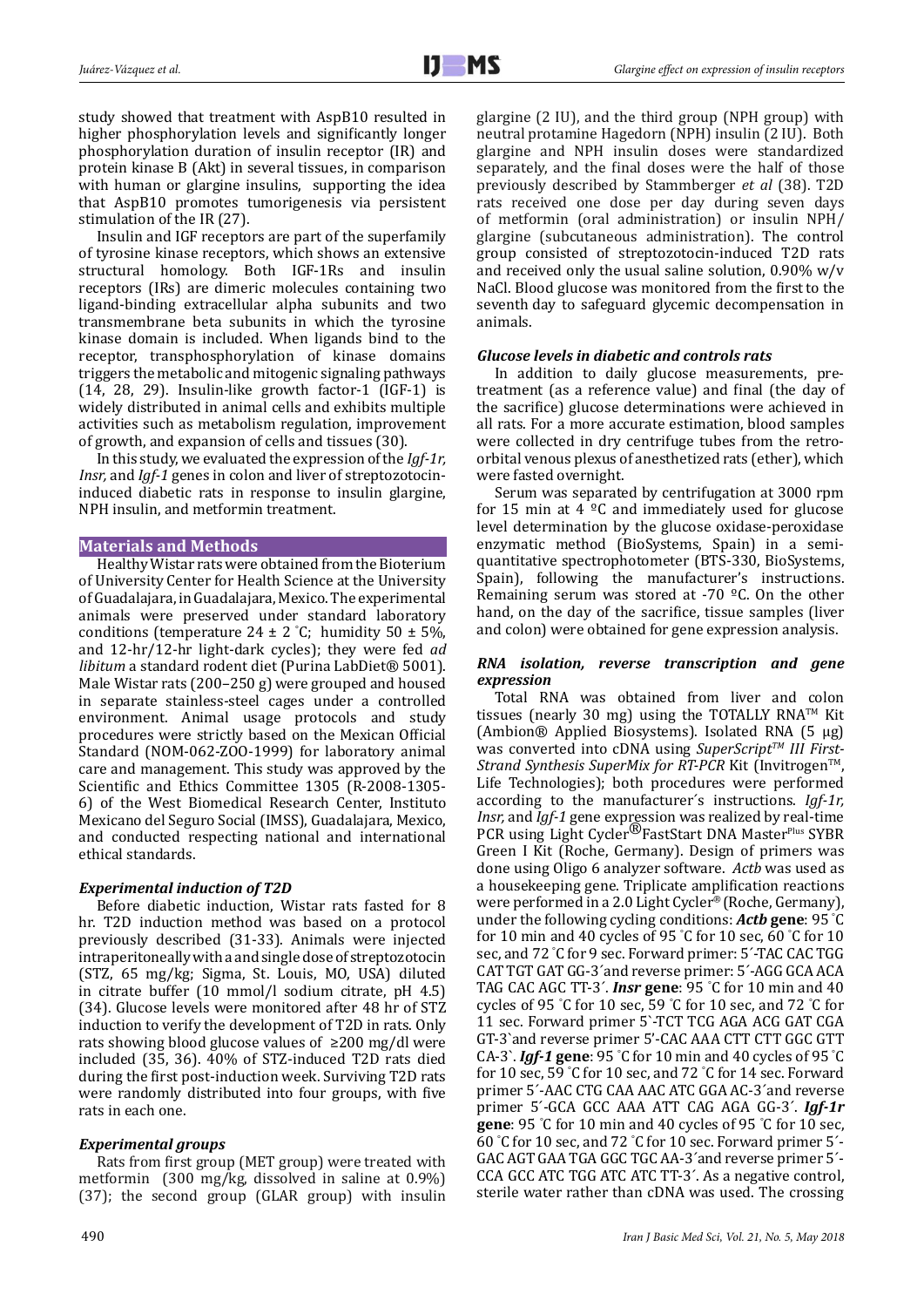

**Figure 1.** Pre and post-treatment determination of the serum glucose levels (mg/dl) in each study group. The "X" axis shows the study groups and the "Y" axis the glucose levels. To evaluate the glucose level differences in pre- and post-treatment, a Student t-test was used (*P*>0.05, 95%)

of threshold (Ct) values obtained for the target genes were normalized against housekeeping gene (*Actb)* Ct values. The relative quantification of gene expression was calculated using the  $2<sup>−</sup>$ method. Melting curve analysis was performed to confirm the amplification of single amplicons for each gene analyzed (39).

### *Statistical analysis*

A paired t-test was used to compare the pre- and post-treatment glucose levels. For the gene expression analysis, the mean is depicted in relative expression units (REU). Differences in the expression of each gene (*Insr, Igf-1r,* and *Igf-1*) were assessed between experimental groups by the Kruskal-Wallis test and *post hoc* adjustment Mann-Whitney U Test. PASW statistical software (ver. 18) was used for the data analysis (Chicago, IL, USA). The data were represented as mean ± SEM; *P*-value < 0.05 at (CI 95%) was taken as the level of significance.

#### **Results**

#### *Pre and post-treatment glucose levels*

Figure 1 shows the pre- and post-induction glucose levels as medians in all experimental groups. When comparing serum glucose levels between the pre- and post-treatment experimental groups (metformin, glargine/NPH insulins), in the GLAR group the reference value diminished 66% (day 0) (*P<*0.005), while in the NPH group it decreased 88% (*P<*0.001).

#### *Gene expression analysis*

All analyzed genes (*Igf-1, Igf-1r,* and *Insr*) showed a single melting peak under specific amplification conditions. The results are depicted as REU, which correspond to 2  $\text{``(AACT)}$  of each analyzed gene (Figure 2). In liver, the *Insr* gene was significantly overexpressed in the GLAR group (3.66 REU) (*P*<0.05) compared with the control group; whereas, in the NPH group, this gene showed significant subexpression (0.17 REU) (*P*<0.05). The *Igf-1* gene showed overexpression in the NPH group compared to the control group (*P*<0.05). In contrast, the *Igf-1* gene was under-expressed in the MET and GLAR groups (*P*<0.05). On the other hand, the *Igf-1r* gene was overexpressed in all groups of treated rats, but mainly





**Figure 2.** A) Relative expression of *Insr, Igf-1*, and *Igf-1r* genes in the hepatic tissue. B) Relative expression of *Insr, Igf-1,* and *Igf-1r* genes in the colon tissue. Bars show the mean and standard error of the mean values (SEM); \**P*<0.05

in the group treated with insulin glargine (3.11 REU) (*P<*0.05) (Figure 2A). In the colon, the *Insr* gene showed significant overexpression only in the GLAR group (1.73 REU). The *Igf-1* gene showed subexpression with no statistical significance in all treated groups (Figure 2B). Finally, the *Igf-1r* gene was overexpressed in the MET group (12.67 REU) (*P*<0.05) (Figure 2B).

#### **Discussion**

This report analyzes for the first time the effect of insulin glargine and other hypoglycemics agents on the expression of *Insr, Igf-1r,* and *Igf-1* in a model of STZ-induced diabetic rats. Insulin analogs are insulin molecules artificially modified by DNA recombinant technology; exhibiting some chemical variations compared with natural insulin, which result in an altered pharmacokinetic profile, as described for the insulin glargine (38). The NPH insulin is an intermediate-acting molecule characterized by a slow onset of action and by more prolonged activity regarding regular insulin (40). Metformin is also a hypoglycemic drug, widely used and with obvious benefits on the glucose metabolism and diabetes-related complications; the metformin treatment improves insulin sensitivity in sensitive tissues such as liver, fat, and muscles (41).

In humans, one of the conditions predisposing to T2D is obesity (2). In this study, the selection of an animal model that develops diabetes exclusively was crucial to eliminate or reduce the obesity effects, the inflammatory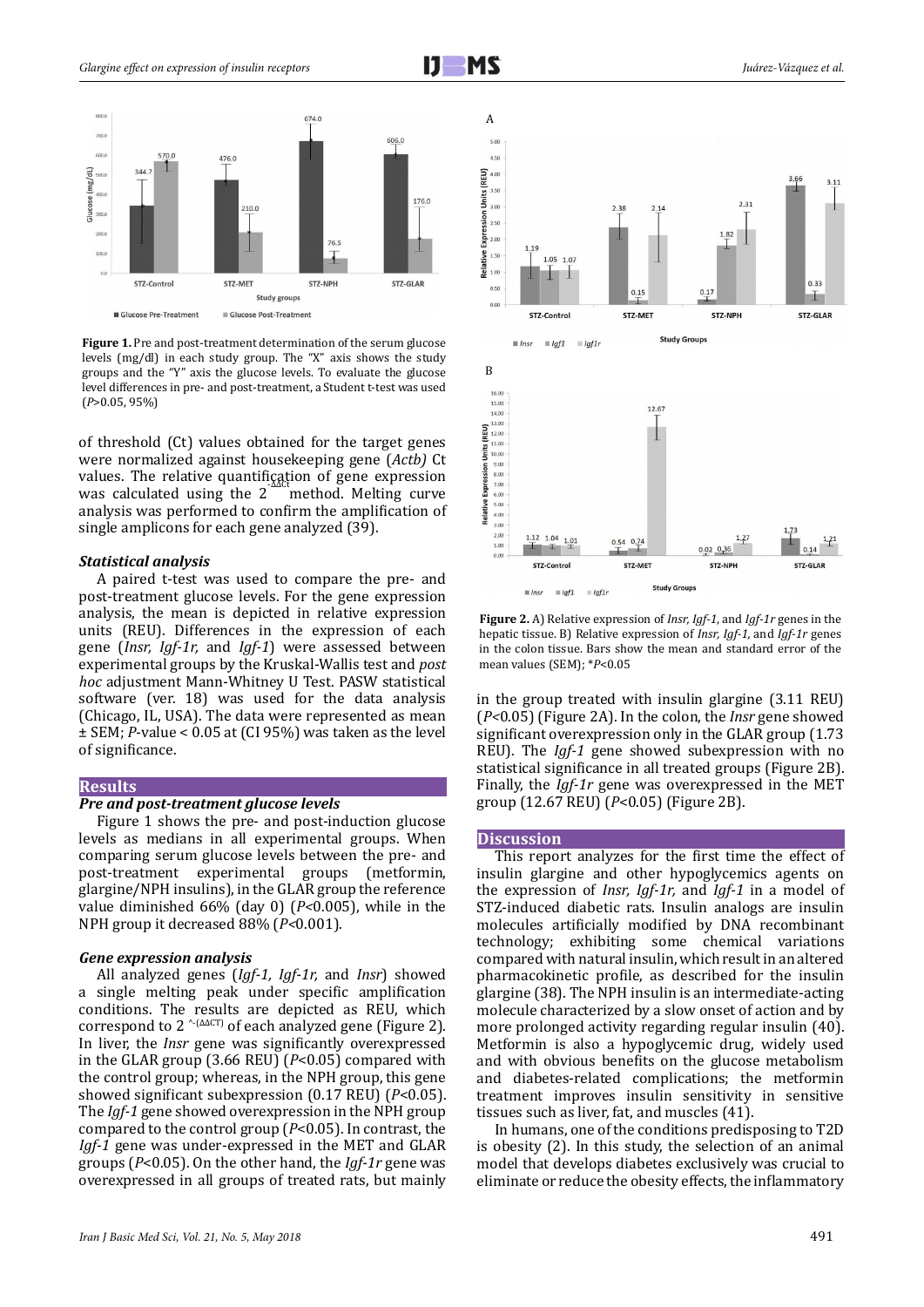factors and other possible confounding variables (42-43). All groups of STZ-induced rats developed hyperglycemia, which is a universal biochemical condition in T2D; likewise, all rats from each group (control, MET, NPH, and GLAR) kept the 200–250 g weight range during the study. Among the treated groups with hypoglycemic agents, the NPH group kept the lowest glycemic levels among groups treated with insulin glargine or metformin.

Gene expression analysis in this study (Figures 2A and 2B) revealed overexpression of the *Insr* and *Igf-1r*  genes in hepatic and colonic tissues from rats treated with insulin glargine (GLAR group), although the *Igf-1r* overexpression in colonic tissue was also noteworthy in the group treated with metformin (MET group). Instead, the *Igf-1* gene was under-expressed in the GLAR and MET groups. A similar observation was reported in a previous study in diabetic rats (44); they proposed that the effect of diabetes on the *IGF-1* expression in liver initiated in early diabetic phases, results in down expression of *IGF-1*, and evolves with the severity and extent of diabetes.

It has been described that both IR and IGF-1R participate in an intricate biochemical network that controls diverse cell processes and is accountable for many of the actions in which insulin is involved, including their pleiotropic effects. This network occurs through phosphorylation and de-phosphorylation reactions of some substrates that take part in two principal signaling pathways: PI3K/AKT, which participate in the insulin metabolic actions, and Ras/MAPK/ERK, responsible of mitogenic actions of the hormone. Such delineation in two different ways for metabolic or mitogenic effects of insulin is highly complex because these two pathways are interconnected by minor pathways and involve hundreds of different isoforms (30).

Experimental studies have shown that overexpression of *Igf-1r* induces tumor growth and metastasis (45). IGF-1R is a receptor tyrosine kinase which triggers the phosphatidylinositol-3 kinase (PI3k)/AKT signaling pathway (46) achieving many essential roles in several physiological processes including cell growth, proliferation, and survival (47). Within the IGF signaling pathway, the insulin receptor (IR) and the IR-A and IR-B isoforms ratio also exert cancer-promoting functions through total insulin levels (48-50). The IGF axis organizes an interactive network of the peptide-ligands IGF1 and IGF2 and insulin, and the receptors IGF1R, IGF2R, and IR as IGF binding proteins (IGFBPs) (50, 51). IGF1R and IR show a significant structural similarity, which allows the construction of IGF1R/INSR hybrid receptors, which are active in both IGFs and insulin ligands (50, 52-55).

Several studies have tried to elucidate the possible mitogenic effect of insulin glargine in diabetic patients, experimental diabetes, and cancer models. Kurtzhals *et al*. (56) found that glargine possesses 6–8 times higher affinity for IGF-1R and that this mitogenic potential correlates with results found in the liver tissue (1.92 REU). Likewise, in colorectal cell lines (HCT-116), prostate cancer (PC-3), and breast adenocarcinoma (MCF-7), insulin analogs (glargine and detemir) had similar effects on IGF1 as those reported for cell proliferation and resistance to apoptosis (14). Besides,

it has been demonstrated that glargine induces phosphorylation of IR, IGF1R, ERK, and AKT in cultured cancer cells, suggesting the possibility of stimulation of the MAPK and PI3K-AKT pathways (18).

The overexpression of *Insr* and *Igf-1r* genes in liver and colon of rats treated with insulin glargine observed in this study probably related with the increased affinity of glargine toward these receptors and with the subsequent increase of both metabolic and mitogenic pathways in hepatocytes and colonocytes. On the other hand, it is known that different isoforms of IR (A and B) are differentially expressed in diverse tissues; thus, IR-A is highly expressed in the kidney and the brain, while IR-B is expressed in the human liver (57). This alternative splicing is hormonally regulated, but it can be altered during development and under some pathological conditions such as T2D and cancer (57). Therefore, the *Insr* gene overexpression in the liver tissue, observed in this study, perhaps is related predominantly with the IR-B isoform.

Although it is proposed that insulin glargine has a potential mitogenic effect due to higher affinity for IGF-1R and IR and its consequent activation of metabolic and mitogenic signaling pathways, the molecular mechanism is still unidentified. Based on our results, which show an evident overexpression of both IGF1R and IR receptors, mainly in hepatic tissues of rats treated with glargine, it is reasonable to suppose that glargine, in addition to inducing metabolic and mitogenic signaling, might induce by a different and unknown pathway, the transcription of the *Igf-1r* and *Insr* genes, giving rise consequently to an increased number of receptors in the cytoplasmic membrane that stimulates these signaling pathways, inducing a vicious circle that finally begins a neoplastic process.

We also observed a dominant *Igf-1r* overexpression in the colonic tissue in the group treated with metformin (MET group). Although it has been reported that metformin inhibits cell proliferation by activating AMPK, which counteracts the PI3K/AKT and MAPK pathways downstream of the insulin-IGF1 receptors (58), and moreover, that metformin downregulates the insulin/IGF-I signaling pathway (59-61), researchers (62) observed overexpression of the *IGF1R* gene (4.7 fold change, *P* < 0.001), but no overproduction of IGF1R in human endometrial stromal cells in response to treatment with metformin and insulin. In that sense, it is expected that the increased expression of the *IGF1R* gene, observed in the MET-group rats in our study, could not be translated in receptors; however, this assumption should be tested.

Leibiger *et al*. (63) described that the overexpression of A-type isoform of the insulin receptors led to a noticeable activation of the insulin promoter in response to either glucose or insulin stimulus. Such an observation allowed suggesting that insulin activates the transcription of its gene by signaling through the A-type insulin receptor. In the present study, rats from the different groups, including the control group, were STZ-induced T2D animals that showed variable degrees of hyperglycemia; however, the IR and IGF-1R however, the IR and IGF1R expression are significantly increased in the GLAR group respect the control group. Such a difference probably means that the glycemic level is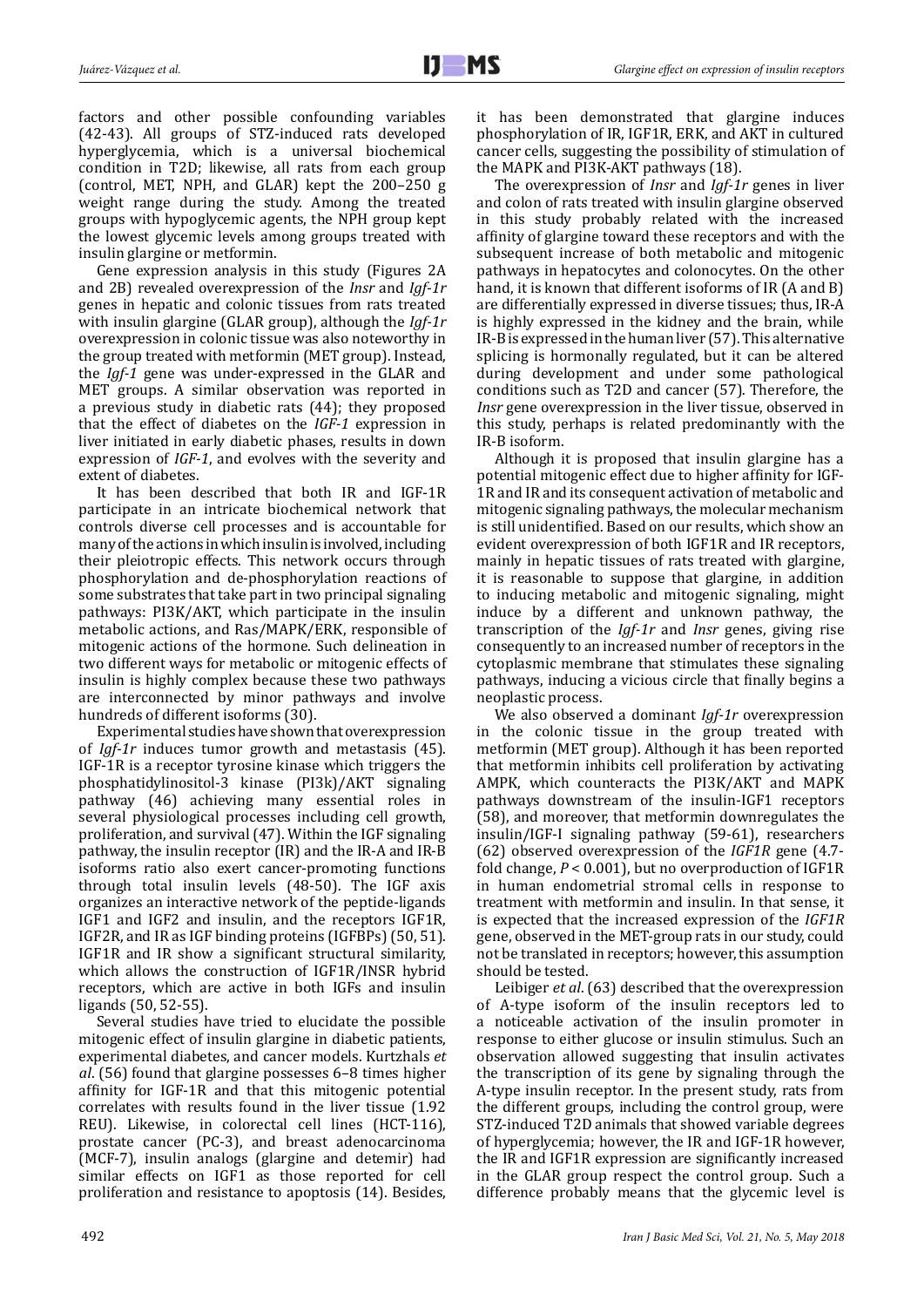not a major stimulus to reach the overexpression of these receptors, at least in comparison with the insulin glargine.

## **Conclusion**

Although the molecular mechanisms causing neoplastic transformation in the presence of IR and IGF1R overexpression are not fully understood, our observations showed that insulin glargine promotes an excess of insulin and IGF-1 receptors in a model of diabetic STZ-induced rats, which could play a central role over stimulating the mitogenic signaling pathways.

#### **Acknowledgment**

This study was supported by a grant from Consejo Nacional de Ciencia y Tecnología, México (Ciencia Básica, CONACyT, Project number CB-2007/83002; FIS/ IMSS/PROT/613). The results presented in this paper are part of a doctoral thesis. Juarez-Vazquez received a graduate-fellowship from CONACyT (224963). M.A. Rosales-Reynoso is a recipient of a Fundación IMSS Scholarship (Mexico).

## **Conflicts of Interest**

The authors declare no conflicts of interest

## **References**

1. Giovannucci E, Harlan DM, Archer MC, Bergenstal RM, Gapstur SM, Habel LA, *et al*. Diabetes and cancer: a consensus report. Diabetes Care 2010; 33:1674–1685.

2. Saydah SH, Loria CM, Eberhardt MS, Brancati FL. Abnormal glucose tolerance and the risk of cancer death in the United States. Am J Epidemiol 2003; 157:1092–1100.

3. Coughlin SS, Calle EE, Teras LR, Petrelli J, Thun MJ. Diabetes mellitus as a predictor of cancer mortality in a large cohort of US adults. Am J Epidemiol 2004; 159:1160–1167.

4. Sandow J. Growth effects of insulin and insulin analogs. Arch Physiol Biochem 2009; 115:72–85.

5. Yang Y-X, Hennessy S, Lewis JD. Insulin therapy and colorectal cancer risk among type 2 diabetes mellitus patients. Gastroenterology 2004; 127:1044–1050.

6. Bowker SL, Majumdar SR, Veugelers P, Johnson JA. Increased cancer-related mortality for patients with type 2 diabetes who use sulfonylureas or insulin: Response to Farooki and Schneider. Diabetes Care 2006;29:1990–1991.

7. Chung YW, Han DS, Park KH, Eun CS, Yoo K-S, Park CK. Insulin therapy and colorectal adenoma risk among patients with Type 2 diabetes mellitus: a case-control study in Korea. Dis Colon Rectum 2008; 51:593–597.

8. Hemkens LG, Grouven U, Bender R, Gunster C, Gutschmidt S, Selke GW, *et al*. Risk of malignancies in patients with diabetes treated with human insulin or insulin analogs: a cohort study. Diabetologia 2009; 52:1732–1744.

9. Jonasson JM, Ljung R, Talback M, Haglund B, Gudbjornsdottir S, Steineck G. Insulin glargine use and short-term incidence of malignancies-a population-based follow-up study in Sweden. Diabetologia 2009; 52:1745–1754.

10. Colhoun HM. Use of insulin glargine and cancer incidence in Scotland: a study from the Scottish Diabetes Research Network Epidemiology Group. Diabetologia 2009; 52:1755– 1765.

11. Chang CH, Toh S, Lin JW, Chen ST, Kuo CW, Chuang LM, *et al*. Cancer risk associated with insulin glargine among adult type 2 diabetes patients--a nationwide cohort study. PLoS One 2011; 6:e21368.

12. Morden NE, Liu SK, Smith J, Mackenzie TA, Skinner J, Korc M. Further exploration of the relationship between insulin glargine and incident cancer: a retrospective cohort study of older Medicare patients. Diabetes Care 2011; 34:1965–1971.

13. Ruiter R, Visser LE, van Herk-Sukel MPP, Coebergh JWW, Haak HR, Geelhoed-Duijvestijn PH, *et al*. Risk of cancer in patients on insulin glargine and other insulin analogs in comparison with those on human insulin: results from an extensive population-based follow-up study. Diabetologia 2012; 55:51–62.

14. Tennagels N, Welte S, Hofmann M, Brenk P, Schmidt R, Werner U. Differences in metabolic and mitogenic signaling of insulin glargine and AspB10 human insulin in rats. Diabetologia 2013; 56:1826–1834.

15. Hansen BF, Glendorf T, Hegelund AC, Lundby A, Lutzen A, Slaaby R, *et al*. Molecular characterization of long-acting insulin analogs in comparison with human insulin, IGF-1 and insulin X10. PLoS ONE 2012; 7:e34274.

16. Werner U, Korn M, Schmidt R, Wendrich TM, Tennagels N. Metabolic effect and receptor signaling profile of a nonmetabolisable insulin glargine analog. Arch Physiol Biochem 2014; 120:158–165.

17. Sommerfeld MR, Muller G, Tschank G, Seipke G, Habermann P, Kurrle R, *et al*. In vitro metabolic and mitogenic signaling of insulin glargine and its metabolites. PLoS One 2010; 5:e9540. 18. Weinstein D, Simon M, Yehezkel E, Laron Z, Werner H. Insulin analogs display IGF-I-like mitogenic and anti-apoptotic activities in cultured cancer cells. Diabetes Metab Res Rev 2009; 25:41–49.

19. Bolli GB, Hahn AD, Schmidt R, Eisenblaetter T, Dahmen R, Heise T, *et al*. Plasma exposure to insulin glargine and its metabolites M1 and M2 after subcutaneous injection of therapeutic and supratherapeutic doses of glargine in subjects with type 1 diabetes. Diabetes Care 2012; 35:2626–2630.

20. Gallagher EJ, Zelenko Z, Tobin-Hess A, Werner U, Tennagels N, LeRoith D. Non-metabolisable insulin glargine does not promote breast cancer growth in a mouse model of type 2 diabetes. Diabetologia 2016; 59:2018–25.

21. Peeters PJHL, Bazelier MT, Leufkens HGM, Auvinen A, van Staa TP, de Vries F, *et al*. Insulin glargine use and breast cancer risk: Associations with cumulative exposure. Acta Oncol 2016; 55:851–858.

22. Bronsveld HK, ter Braak B, Karlstad O, Vestergaard P, Starup-Linde J, Bazelier MT, *et al*. Treatment with insulin (analogues) and breast cancer risk in diabetics; a systematic review and meta-analysis of in vitro, animal, and human evidence. Breast Cancer Res 2015;17:100.

23. Qin J, Teng JA, Zhu Z, Chen JX, Wu YY. Glargine Promotes Human Colorectal Cancer Cell Proliferation via Upregulation of miR-95. Horm Metab Res 2015;47:861–5.

24. Tseng CH. Treatment with human insulin does not increase thyroid cancer risk in patients with type 2 diabetes. Eur J Clin Invest 2014; 44:736–742.

25. Habel LA, Danforth KN, Quesenberry CP, Capra A, Van Den Eeden SK, Weiss NS, *et al*. Cohort study of insulin glargine and risk of breast, prostate, and colorectal cancer among patients with diabetes. Diabetes Care 2013; 36:3953–3960.

26. Li WG, Yuan YZ, Qiao MM, Zhang YP. High dose glargine alters the expression profiles of microRNAs in pancreatic cancer cells. World J Gastroenterol 2012; 18:2630–2639.

27. Gallagher EJ, Alikhani N, Tobin-Hess A, Blank J, Buffin NJ, Zelenko Z, *et al*. Insulin receptor phosphorylation by endogenous insulin or the insulin analog AspB10 promotes mammary tumor growth independent of the IGF-I receptor. Diabetes 2013; 62:3553–3560.

28. De Meyts P, Whittaker J. Structural biology of insulin and IGF1 receptors: implications for drug design. Nat Rev Drug